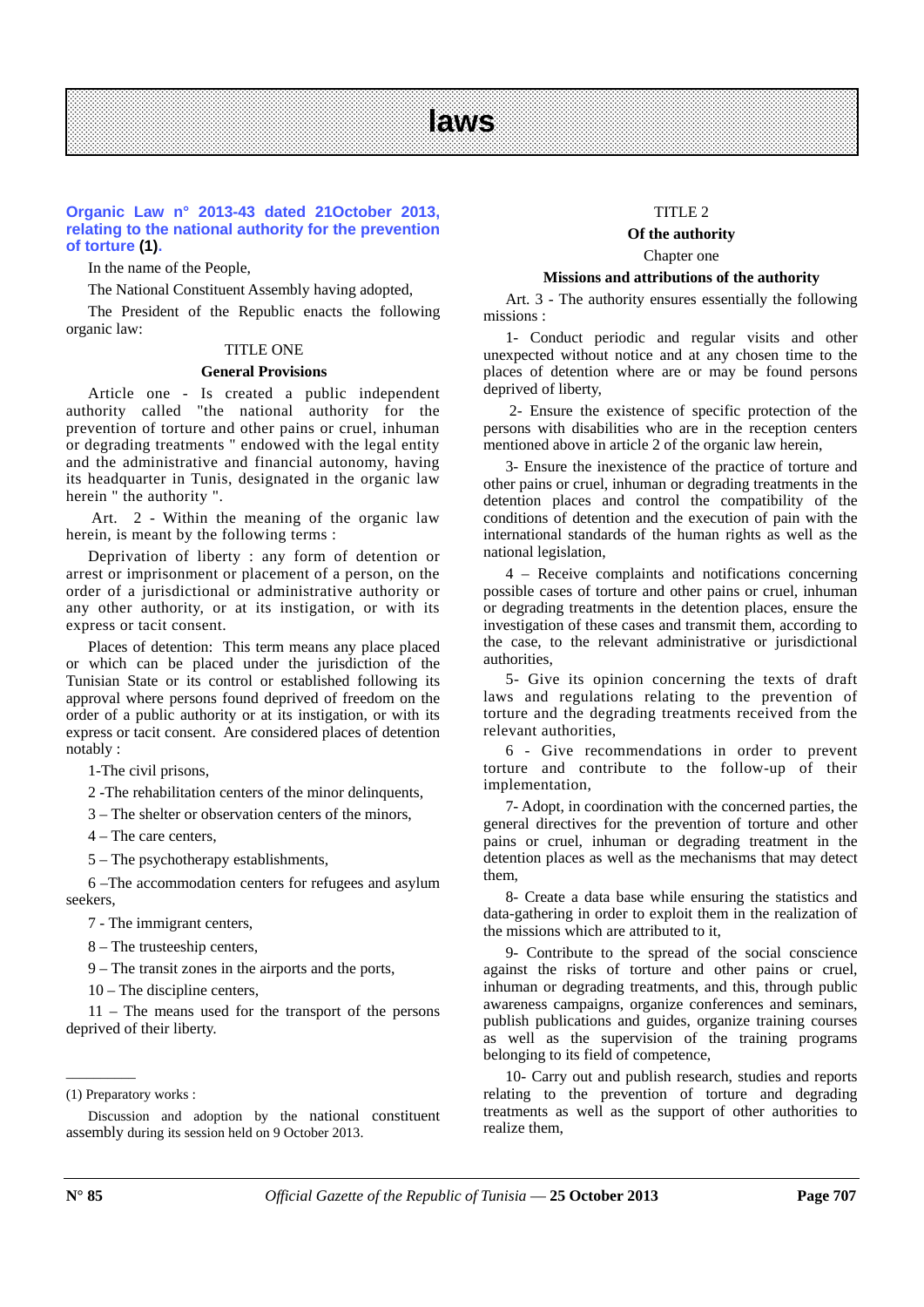11- Transmit its annual report to the President of the Republic, to the Head of Government and the President of the Assembly in charge of legislative authority as well as its publication in the Web site and the Official Gazette of the Republic of Tunisia.

Art. 4 -Within the framework of the exercise of its functions, the authority is entitled to:

1- Obtain all the possible and essential administrative facilitations,

2 – Access to all the information relating to the detention places, their numbers and their sites as well as the number of the persons deprived of liberty,

3 – Access to all the information relating to the treatment of the persons deprived of liberty as well their detention conditions,

4 - Access to all the detention places, their installations and equipment,

5 - Proceed to interviews in private with the persons deprived of liberty or any other person who may provide information, without the presence of witnesses either on a purely personal basis or, if necessary, by the intermediary of a sworn interpreter.

### Chapter 2

### **Of the composition of the authority**

Art. 5 - The authority is composed of sixteen (16) members as follows :

- Six (6) members representing the organizations and associations of the civil society concerned with the defense of the human rights,

- Two (2) university professors specialized in the social field,

- One (01) member specialist in the child protection,

- Two (2) members representing the lawyers sector,

- Three (3) members representing the doctors, one of whom shall be obligatorily a psychiatrist,

- Two (2) retired judges.

Art. 6 - The required conditions for the candidature to the authority are the following:

1- To have Tunisian nationality,

2- To be 25 years old at least,

3- To be honest, independent and impartial,

4- Not to be condemned for bankruptcy by a final judgment or revoked or erased of his functions for an unspecified reason contrary to honor,

5- Not to be member at the assembly in charge of the legislative authority during the mandate in which the candidature was presented,

6- Do not have assumed any responsibility within the dissolved party of the constitutional democratic rally, neither have called the deposed president of the Republic to stand as a candidate for a new presidential mandate, neither have assumed a responsibility within the Government, nor have served the post of a governor or sectary general of governorate or delegate during the Government of the deposed president.

Art. 7 - The plenary session of the assembly in charge of the legislative authorities chooses the members of the authority among the candidatures submitted to the specialized commission within the above mentioned assembly in accordance with the following methods and procedures :

- Six (6) members among eighteen (18) candidates chosen by the commission among the candidates who assumed responsibility during two years at least within the organizations and associations which defend the humans rights,

- Two (2) members among six (6) candidates chosen by the commission among the academics specialized in the social field,

- One (1) member among three (3) candidates chosen by the commission among the specialists in the child protection field,

- Two (2) retired judges among six (6) judges candidates chosen by the commission,

- Two (2) lawyers among six (6) lawyers chosen by the commission among the candidates who are not members in the professional order,

 -Three (3) doctors one of them (1) shall be obligatorily a psychiatrist among nine (9) doctors chosen by the commission whom three (3) of them shall be obligatorily psychiatrists.

The candidature for the authority is opened by decision of the chairman of the Commission within the assembly in charge of the legislative authority, published in the Official Gazette of the Republic of Tunisia, fixing the deadline and the methods of deposit of the candidatures as well as the conditions to fill.

The commission chooses the candidates in the majority of three-fifth 3/5 of its members.

The chairman of the commission transmits to the plenary session of the assembly in charge of the legislative authority a list including the names of the candidates classified in alphabetical order on the basis of parity in the selection in accordance with the provisions of the article herein, in order to choose the members of the authority in the majority of the members by uninominal secret vote.

The candidates having obtained the greatest number of votes are selected according to their classification. In the event of equality of votes, the oldest shall be retained.

The office plurality of mandates at the authority and the exercise of a responsibility within a political party or at the assembly in charge of the legislative authority are not allowed.

Is dismissed from his post, any member who proceeded to present erroneous data.

Art. 8 - The elected members meet in first session which shall be chaired by the oldest member to choose the chairman of the authority among them by consensus, and failing this by election, in the absolute majority of the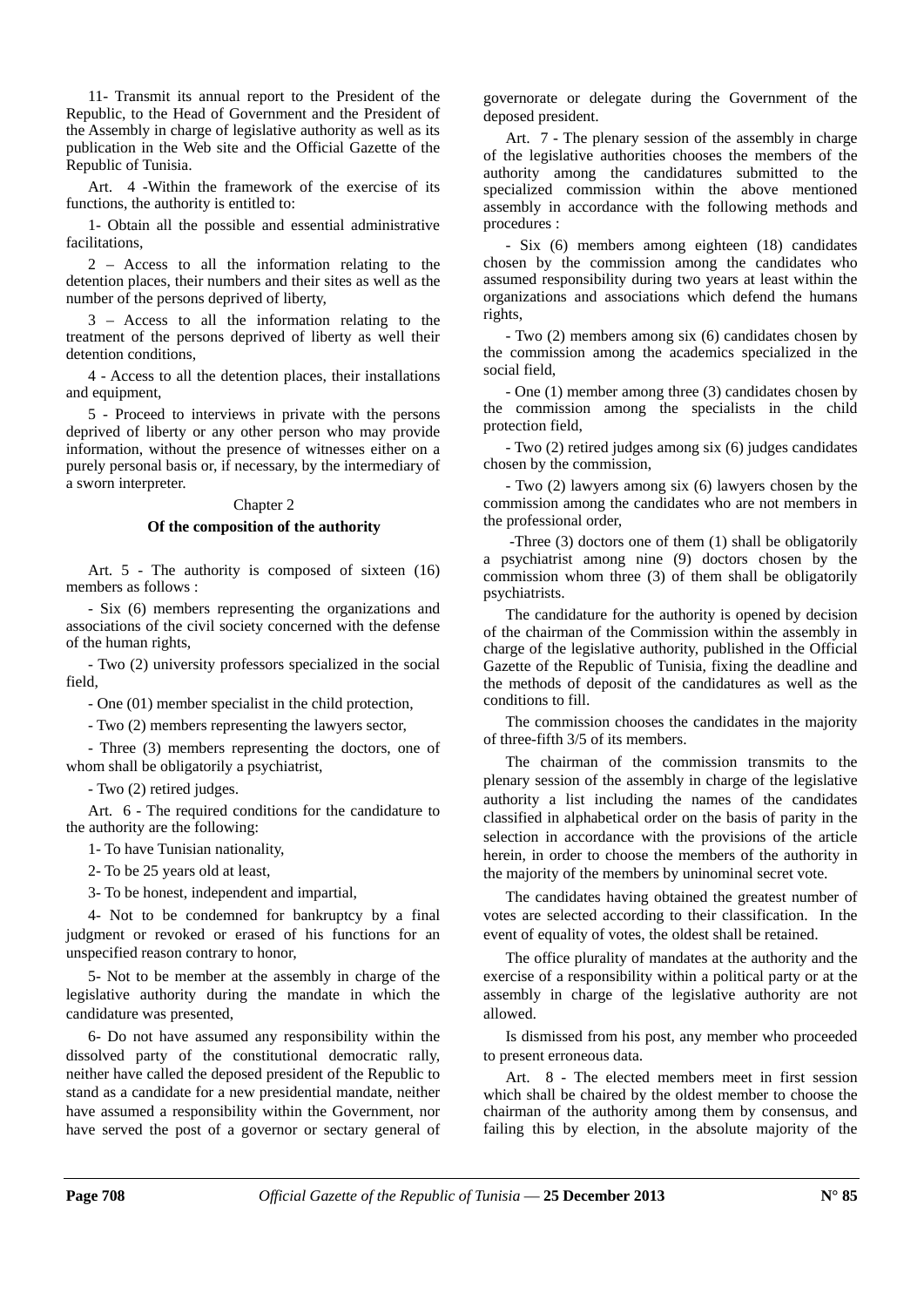members and in the event of a tie the oldest member is selected.

Art. 9 - The chairman and members of the authority are appointed by decree for a six (6) years nonrenewable mandate.

Before the performance of their functions, the chairman and members take the following oath in front of the Head of Government: "I swear by God the almighty to achieve my functions with loyalty, honor and independence and to preserve the professional secrecy ".

Art. 10 - The renewal of the authority composition is done by half every three (03) years.

The chairman of the authority notifies to the assembly in charge of the legislative authority the list of the members concerned with the renewal and the date of the end of their mandate, and this, three months before the expiry of their mandate.

The members whose mandate is expired continue to exercise their functions within the authority until the taking up of duties of the new members.

### Chapter 3

### **Of the guarantees of the good course of works of the authority**

Art. 11 – The members of the authority are considered as being an administrative authority. However, any aggression against one of them is punishable in accordance with the provisions of article 82 of the penal code.

Art. 12 - The members of the authority enjoy immunity.

Neither the chairman nor any member of the authority may be continued or arrested because of opinions or acts referring to the performance of their functions even after the expiry of their mandate.

Neither the chairman nor any member of the authority may be continued or arrested for crime or offence, as long as the authority would not have raised the immunity which covers them in the majority of its members.

However, in the event of obvious offence, it may proceed to his arrest. The authority is informed without delay. Detention is suspended if the authority requires it.

Immunity is lifted following a special deliberation of the authority after the convocation of the interested party to attend his hearing, and this, on the basis of emanating request of the judicial authority accompanied by the case file.

Art. 13 - The concerned authorities cannot make objection to a periodic or unexpected visit of a given place only for pressing and compelling reasons related to the national defense, public security, natural disasters or serious disorders in the place to be visited, which temporarily prevent that the visit takes place, and this, via a justified written decision which shall be immediately transmitted to the chairman of the authority while mentioning obligatorily the duration of the temporary ban.

Any person who transgresses the provisions of the preceding subparagraph of the article herein is liable to the disciplinary proceedings.

Art. 14 - While respecting the legislation relating to the personal data protection, no person may be continued to have communicated information or to have revealed secrecies referring to the exercise of torture or inform of its author.

### TITLE 3

## **The operation of the authority**  Chapter one

# **Of resources**

Art. 15 - The financial resources of the authority consist of annual funds imputed to the State budget.

The rules of scheduling and keeping the accounts of the authority are not subjected to the public accounts code.

The authority appoints an auditor for a period of four (04) years nonrenewable, selected among the accountants registered in the order of accountants of Tunisia.

The financial accounts of the authority are subjected to the posteriori control of the court of accounts.

### Chapter two

### **Of the attributions of the chairman of the authority**

Art. 16 - The chairman of the authority takes care of the course of its works, ensures the chairing of its meetings, represents it at the thirds, safeguards its documents and he is its director.

Within the framework of attributions which are entrusted to him, he exercises the following prerogatives:

1- The administrative and financial supervision of the authority as well as its agents,

2- Supervise the elaboration of the project of the annual budget,

3- Supervise the elaboration of the annual report of the authority,

Based on the deliberation of the council, the chairman of the authority may ask the relevant authorities the taking of adequate protective procedures during a serious violation of the laws and regulations in force in the field of human rights.

The chairman may also delegate, in writing, some of his attributions to his vice chairman or a member of the authority.

## Chapter 3

### **Of the attributions of the authority**

Art. 17 - The authority exercises the following prerogatives:

1- Choose a secretary general of the authority among its members who is responsible for reporting its deliberations,

2- Choose a vice chairman of the authority among its members in order to supplement the chairman in the event of prevention or absence by consensus, and failing this, by an absolute majority vote,